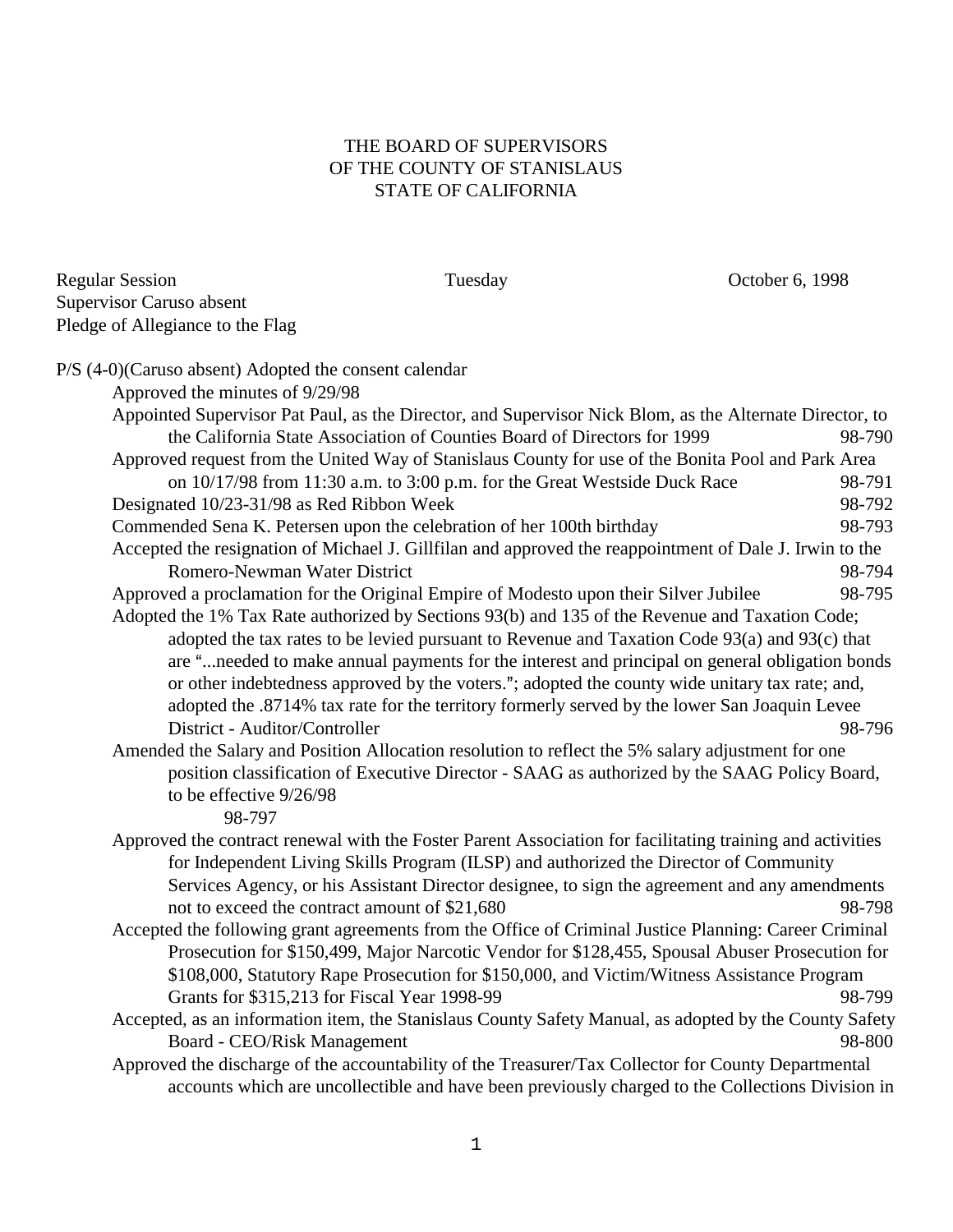| the amount of $$329,283.27$                                                                          | 98-801 |
|------------------------------------------------------------------------------------------------------|--------|
| Approved the funding agreement for preliminary engineering for the Milton Road Realignment, one-half |        |
| mile north of Dunton Road Project and authorized the Chairman to execute the funding                 |        |
| agreement                                                                                            | 98-802 |
| Approved the 1998/99 Annual Goal of 11% participation for Disadvantaged Business Enterprise          |        |
| participation in projects that are funded in part or in whole by the U.S. Department of              |        |
| Transportation (USDOT), the goal will be in effect from 10/1/98 to 9/30/99 and authorized the        |        |
| Clerk to publish a notice requesting comments on the goals in the Modesto Bee, according to          |        |
| Government Code Section 6061                                                                         | 98-803 |
| Approved Salida Planned Development Road Account Offsets to Murphy's Landing Units #1 & #2,          |        |
| <b>SCM Corporate Group</b>                                                                           |        |
| 98-804                                                                                               |        |
| Authorized support of Proposition 11 on sales tax sharing between cities and counties                | 98-805 |

P/S (4-0)(Caruso absent) Approved acceptance of contract #G2AP-8052 with the California Department of Education for Administration of CalWORKS Stage 2 Child Care funds; authorized the Director of CSA, or his Assistant Director designee, to sign the Stage 2 contract and any amendments not to exceed the total contract amount of \$457,518; approved acceptance of contract #F3AP-8073 with the California Department of Education for administration of Child Care and Development Block Grant Stage 3 funds; authorized the Director of the Community Services Agency, or his Assistant Director designee, to sign the Stage 3 contract and any amendments not to exceed the total contract amount of \$967,284; approved acceptance of contract #GAPP-8066 with the California Department of Education for administration of Child Care and Development Grant-State General funds; and, authorized the Director of Community Services Agency, or his Assistant Director Designee, to sign the State General fund contract and any amendments not to exceed the total contract amount of \$49,863 98-806 (1-71

S/M (4-0)(Caruso absent) Approved the Policy Guidelines for the use of Community Facility Districts and Special Benefit Assessment District financing for the construction of public facilities in proposed commercial and industrial development projects, authorized the County Debt Advisory to make necessary modifications to project the interests of the County in processing and responding to applications, and rescind the existing policy guidelines approved on 11/21/89 98-807 (1-921

M/S (4-0)(Caruso absent) Authorized the transfer of the Health Services Agency Facilities Maintenance Division to Public Works and staff; approved the reclassification of one supervising Maintenance Engineer position to Building Services Supervisor; authorized the Auditor-Controller to transfer the balance of unexpended appropriations for Building Maintenance from the HSA legal budget unit to the Public Works Department legal budget unit; and, amended the Salary and Position Allocation resolution to reflect the Reclassification and transfer of positions 98-808 (1-1041

MS (4-0)(Caruso absent) Proclaimed October as Adopt a Shelter Dog Month in Stanislaus County and approved waiving the Adoption fees of \$21.48 on all dogs for the month of October 98-809 (1-1453

Adjourned to Closed Session for consideration of litigation: Conference with Legal Counsel - Existing Litigation: Power Purchase Agreement Cases: San Francisco County Superior Court, Judicial Council